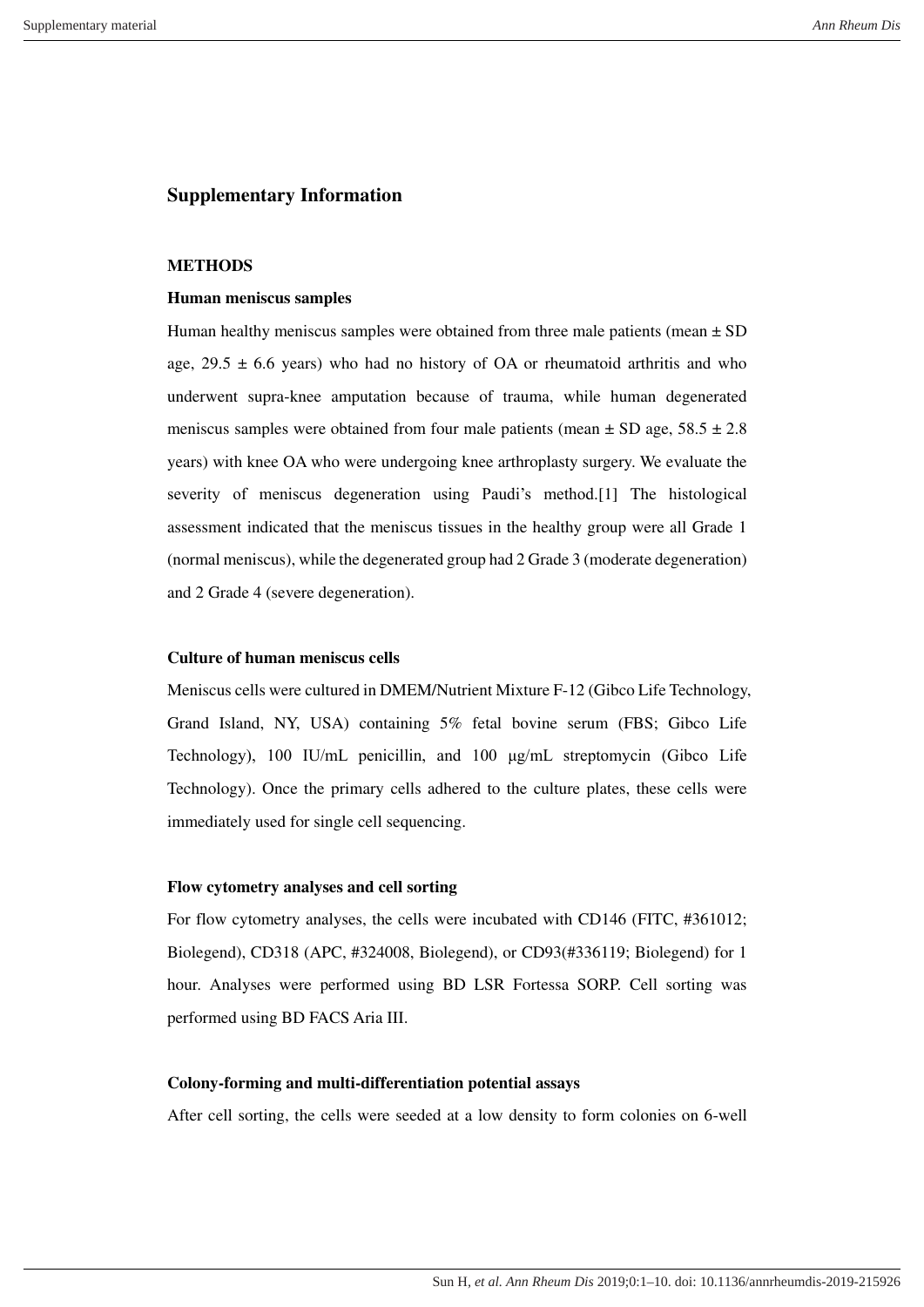plate (2000 cells/well). After 7 days culture, the colonies were stained with 0.1% crystal violet.

For multi-differentiation assays, meniscus cells at 70% to 80% confluence in 6-well plates were treated with osteogenic differentiation induction medium (#HUXMA-90021; Cyagen Biosciences) for 7 days, or adipogenic differentiation induction medium (#HUXMA-90031; Cyagen Biosciences) for 21 days. Alizarin Red staining and Oil Red staining were performed for osteogenic and adipogenic differentiation, respectively.[2]

#### **Mice meniscus surgery**

A 3 mm longitudinal incision over the distal patella to proximal tibial plateau was used for mice meniscus surgery. The anterior meniscus was severed using micro-scissors. Then, the stability of medial meniscus was probed to confirm whether the meniscus had been completely cut off. After 28 days of surgery, mice were sacrificed for histology.

## **RT-PCR analysis and immunohistochemistry**

Total cellular RNA was isolated using miRNeasy Mini Kit (Qiagen, Venlo, Netherlands). Next, cDNA was synthesized using PrimeScript™ RT Master Mix (Takara, Shiga, Japan). Transcript levels were normalized to that of the housekeeping gene glyceraldehyde 3-phosphate dehydrogenase (GAPDH). The specific primers used for these analyses are listed in Supplementary Table 1. Immunohistochemical analysis was carried out as described previously.[2] For antigen retrieve, sections in 0.1% EDTA were incubated with moderate heat in microwave for 10 minutes. For staining, sections were treated with 3% normal goat serum for 1 h and incubated with antibodies specific to MYLK (#21642-1-AP; Proteintech), BMP2 (#66383-1-Ig; Proteintech), CD93 (#37276; Signalway Antibody), COL1A1 (#ab3471; Abcam), ZIP8 (#20459-1-AP; Proteintech), CDK1(#19532-1-AP; Proteintech), COL3A1 (#22734-1-AP; Proteintech), GAS1(#17903-1-AP; Proteintech), DNER (#DF10181-50; Affinity), TGFβ1(#21898-1-AP; Proteintech),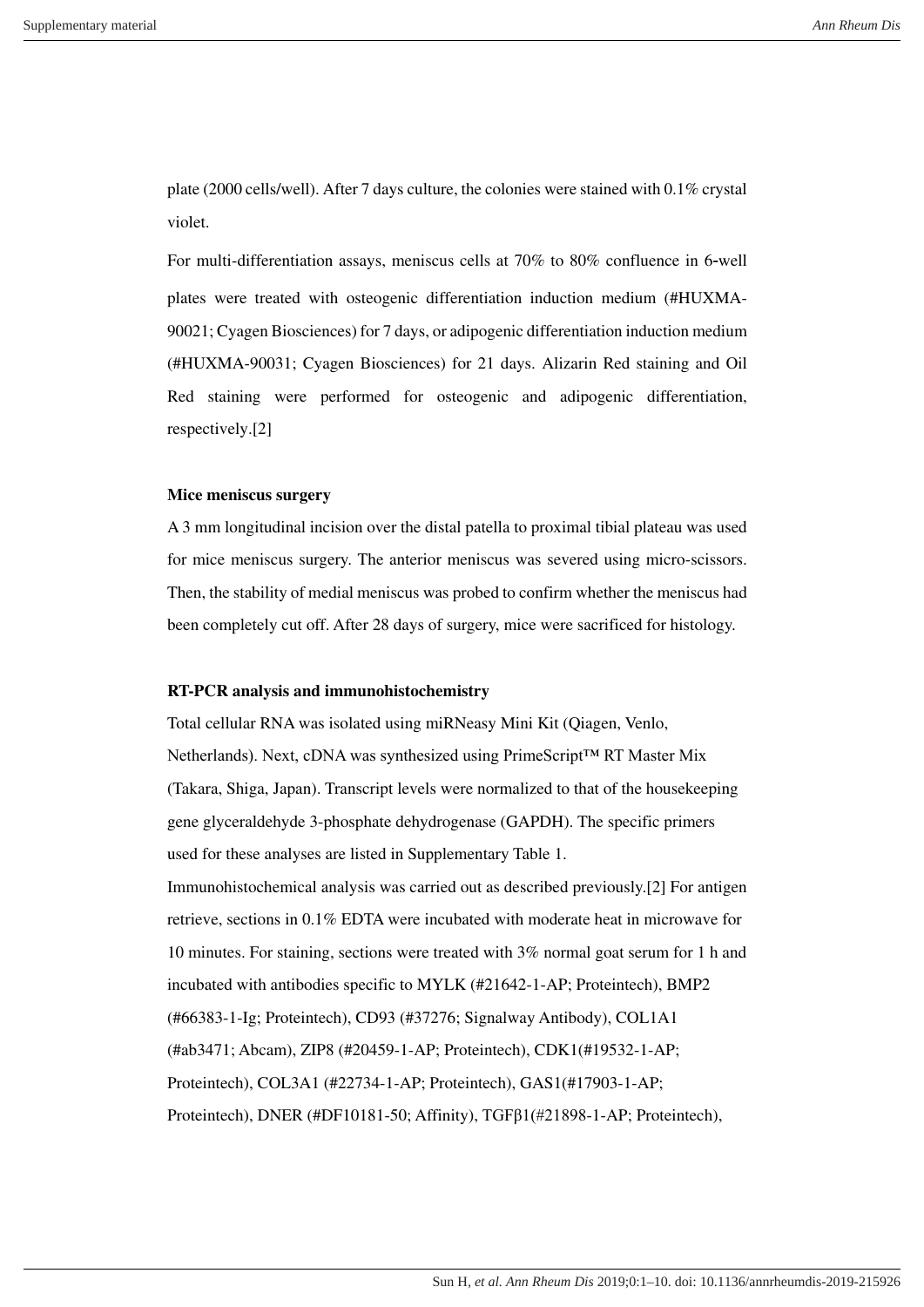### **Polarized light microscopy**

We used polarized light microscopy to compare the collagen structure of human healthy meniscus and degenerated meniscus. The sections were imaged under a 10× objective, from which quantitative maps of the retardation and angle were calculated at a resolution of 0.25 μm/pixel. The brightness of the retardation image represents the averaged fibril organization, where well-organized collagen fibres have a high retardation value.

### **Single-cell RNA-seq experiment**

The BD Rhapsody System was used to obtain the transcriptomic information of single cells. Single-cell capture was achieved by random distribution of a single-cell suspension across >200,000 microwells using a limited dilution approach. Beads with oligonucleotide barcodes were added to saturation to pair the beads with the cells in the microwells. Cell-lysis buffer was added to hybridize poly-adenylated RNA molecules to the beads. Beads were collected into a single tube for reverse transcription. Upon cDNA synthesis, each cDNA molecule was tagged on the 5′ end (that is, the 3′ end of a mRNA transcript) with a unique molecular identifier (UMI) and cell label indicating its cell of origin. Whole transcriptome libraries were prepared using the BD Rhapsody single-cell whole-transcriptome amplification workflow. In brief, second strand cDNA was synthesized, followed by the ligation of the WTA adaptor for universal amplification. Eighteen cycles of PCR were used to amplify the adaptor-ligated cDNA products. Sequencing libraries were prepared using random priming PCR for the wholetranscriptome amplification products to enrich the 3′ end of the transcripts linked with the cell label and UMI. Sequencing libraries were quantified using a High Sensitivity DNA chip (Agilent) on a Bioanalyzer 2200 and the Qubit High Sensitivity DNA assay (Thermo Fisher Scientific). The library for each sample was sequenced by HiSeq Xten (Illumina, San Diego, CA) on a 150 bp paired-end run.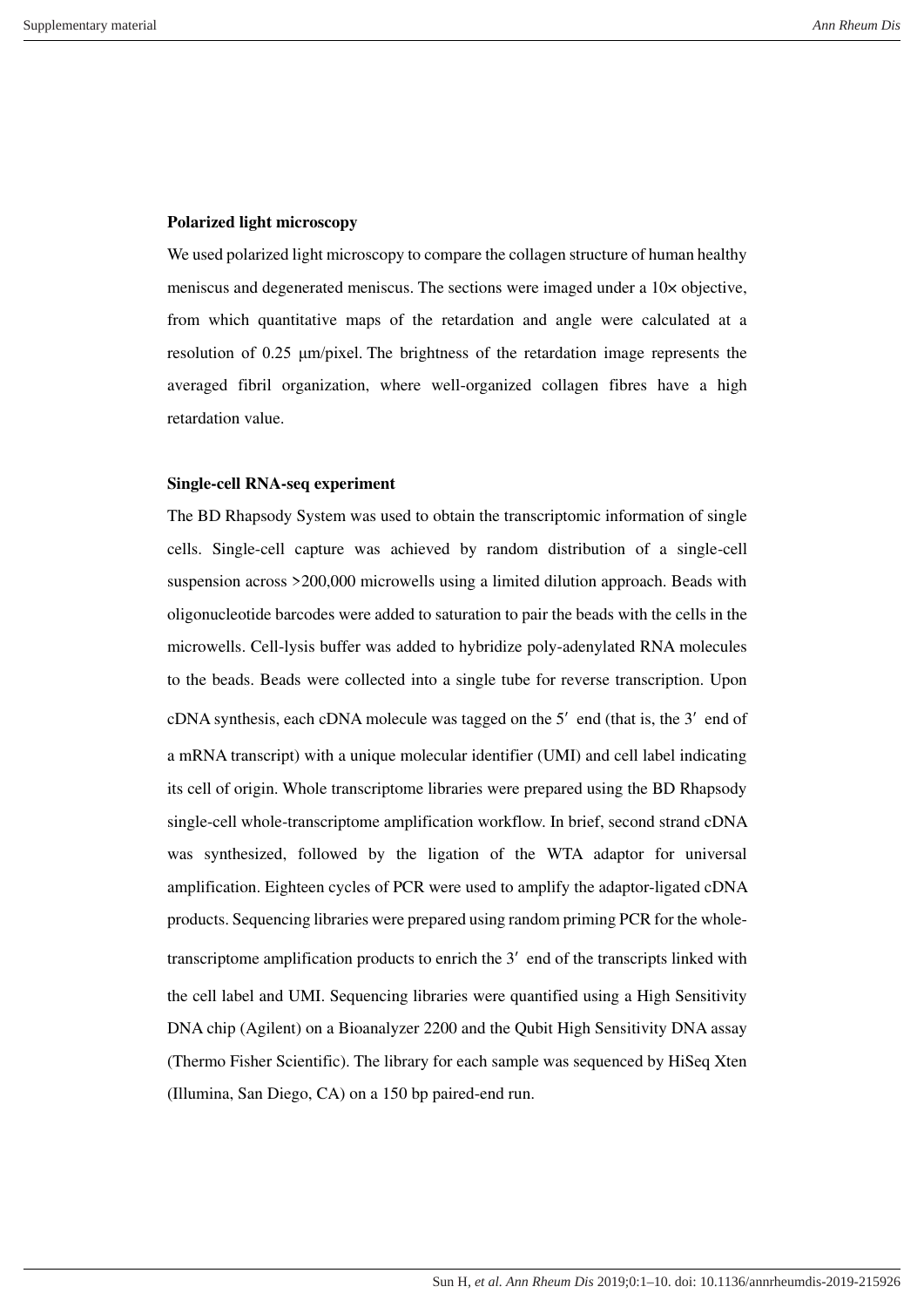#### **Single-cell RNA statistical analysis**

We applied fastp with default parameters to filter the adaptor sequence and remove the low quality reads to obtain clean data.[3] UMI-tools was applied for single cell transcriptome analysis to identify the cell barcode whitelist.[4] The UMI-based clean data was mapped to the human genome (Ensemble version 91) utilizing STAR[5] mapping with customized parameters from the UMI-tools standard pipeline to determine the UMIs counts of each sample. In order to minimize the sample batch, we applied down sample analysis to the samples sequenced according to the mean reads per cell of each sample and achieved a cell expression table with a sample barcode. Cells containing over 200 expressed genes and a mitochondria UMI rate below 20% passed the cell quality filtering and mitochondria genes were removed in the expression table but used for cell expression regression to avoid the effect of the cell status for clustering analysis and marker analysis of each cluster.

Seurat package version 2.3.4 (https://satijalab.org/seurat/) was used for cell normalization and regression based on the expression table according to the UMI counts of each sample and the percentage mitochondria rate to obtain the scaled data. PCA was constructed based on the scaled data with all highly variable genes. The top 8 principals were used for tSNE construction.

Utilizing the cluster method (healthy meniscus group: k-mean method and  $K = 7$ ; healthy meniscus group and degenerated meniscus group: graph cluster method and resolution = 1), we acquired the cell cluster result based on the PCA of the top 8 principals and calculated the marker genes using the Find All Markers function with the Wilcoxon Rank-Sum Test under following criteria: Log FC>0.25; p<0.05; min.pct>0.1.

#### **Pseudotime analysis**

Cells in different states express different sets of genes, producing a dynamic repertoire of proteins and metabolites that perform their roles in metabolism. As cells move between states, they undergo a process of transcriptional reconfiguration, with some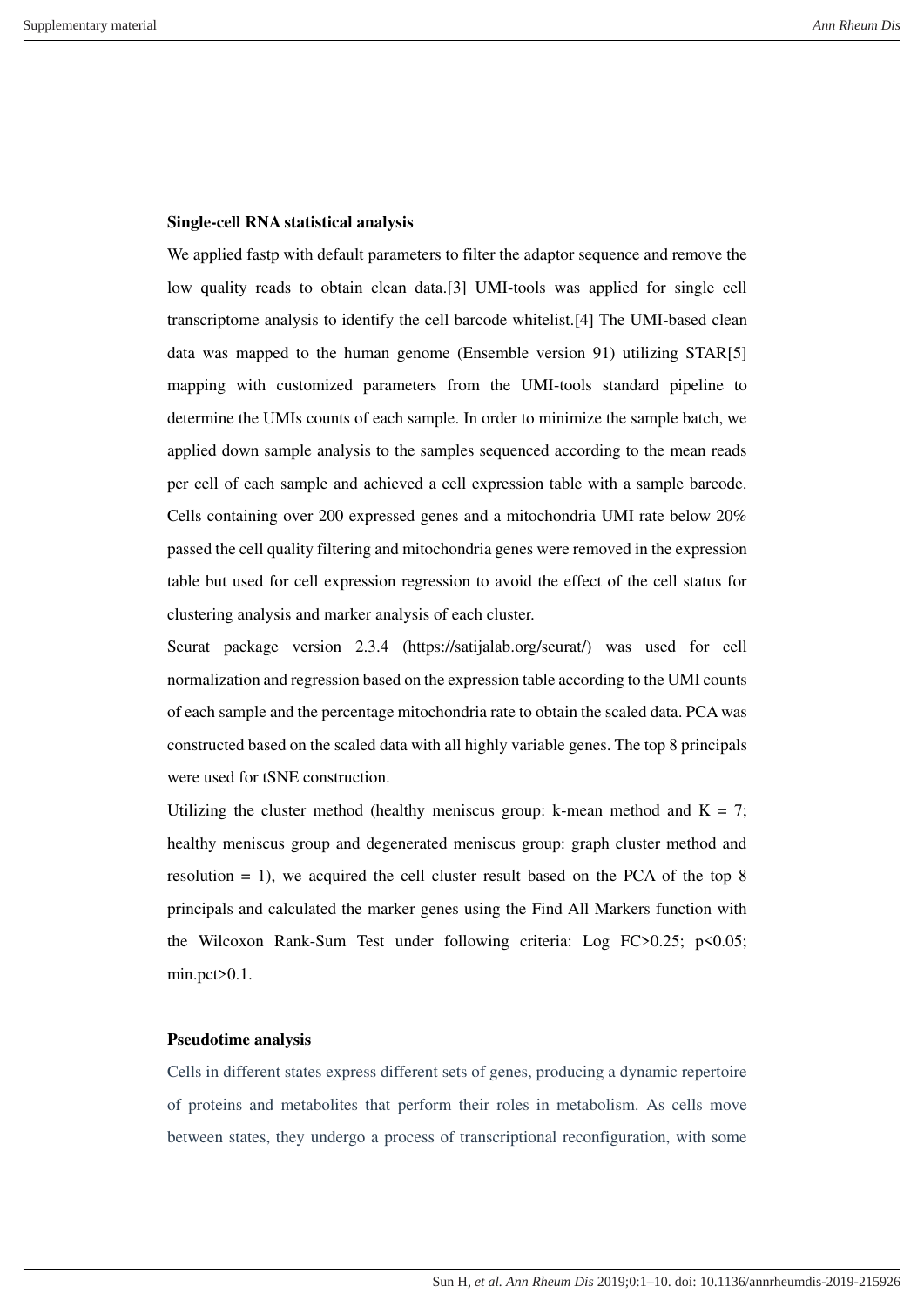genes being silenced and others newly activated. Single cell sequencing presents gene expression changes within each cell. Every cell must go through these gene expression changes as part of a dynamic biological process. The trajectory represents the overall gene expression changes, and each cell has its proper position in the trajectory. If there are multiple outcomes for the process, the trajectory has different branches corresponding to cellular decisions.

We applied Single-Cell Trajectories analysis using Monocle2 (http://cole-trapnelllab.github.io/monocle-release) with DDR-Tree and default parameters. Before Monocle analysis, we selected the marker genes of the Seurat clustering result. The raw expression counts of the cell passed filtering. Based on the pseudo-time analysis, branch expression analysis modelling (BEAM Analysis) was applied for branch fate determined gene analysis.

## **SCENIC analysis**

The SCENIC analysis was run on the cells that passed the filtering, using the 20 thousand motifs database for RcisTarget and GRNboost, as previously described.[6]

## **Pathway analysis**

Pathway analysis was used to identify the significant pathway of the differential genes according to the KEGG database. We used Fisher's exact test to select the significant pathway, where the threshold of significance was defined by the P-value and FDR. The cases were selected when  $p \le 0.05$ .[7]

## **Statistical analysis**

Statistical calculations were performed using SPSS 17.0. The results of qRT-PCR in this article are displayed as mean±SD. The results of IHC and Flow are presented in box plots. The student's t tests were applied to identify differences between the two groups in IHC and qRT-PCR. Results were considered statistically significant when P < 0.05.